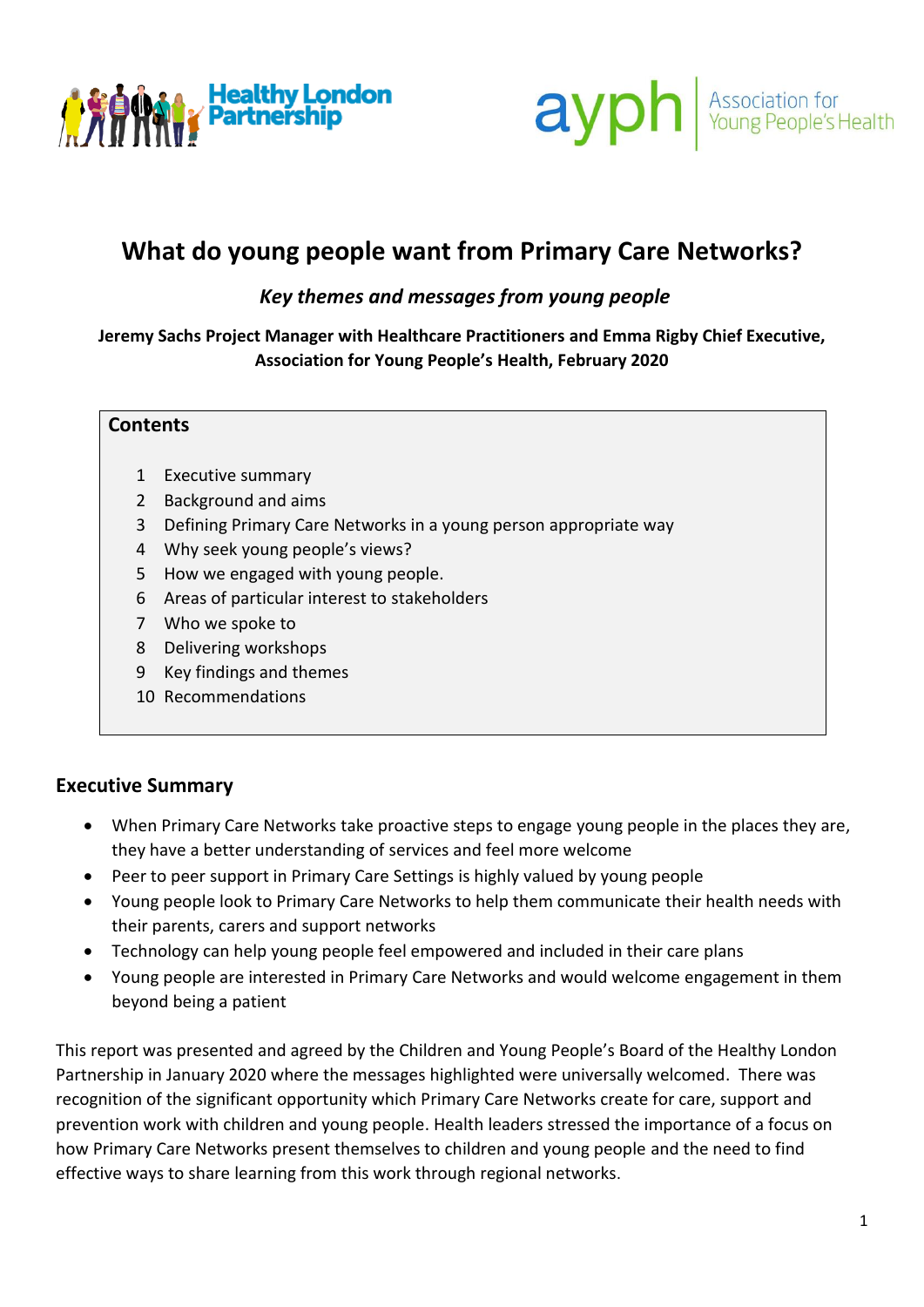# **1. Background and aims**

The Healthy London Partnership (HLP) is a partnership of London's NHS, London Councils, Public Health England, Mayor of London, plus other organisations and individuals working together to improve health and healthcare in London. Clinicians and commissioners from the children and young people's transformation programme within Healthy London Partnership wanted to understand how Primary Care Networks can work effectively for children and young people and how young people's voices can be included in the planning and development of their work. Healthy London Partnership commissioned the Association for Young People's Health (AYPH) to hear from young people about their views. The aim was to engage a diverse group of young people to understand what they would like Primary Care Networks to look like, how they could best meet young people's health and wellbeing needs and what would help young people to access support.

# **2. Defining Primary Care Networks in a young person appropriate way**

"*Primary Care Networks build on the current, local primary care services and enable a greater provision of joined up, proactive and integrated health and social care."* [https://www.england.nhs.uk/primary](https://www.england.nhs.uk/primary-care/primary-care-networks/)[care/primary-care-networks/](https://www.england.nhs.uk/primary-care/primary-care-networks/)

Primary Care Networks (PCNs) are local networks designed to enable the full range of primary care services to work together in the interest of patients, joining up different parts of the system, whilst ensuring consistent high quality care is provided to everyone. It is the ambition of NHS England and NHS Improvement for all primary care services (such as GP surgeries) to be part of a PCN.

When we are seeking young people's views on parts of the health system it is really important to agree youth friendly ways of describing the focus of our conversations. The simple definition of PCNs that we agreed upon to inform our conversations with young people was as follows:

- A network that means a young person can access a range of different health services in different locations within the borough and still get the same outcome in care and quality.
- A network being a range of services working together to support the health needs of the community it serves.

# **3. Why seek young people's views?**

Despite national and regional focus on the development of Primary Care Networks there has been little focus on models in relation to the specific needs of children or young people. Nearly a third of the UK population is aged 0-25 and a fifth is aged 10-24. In total there are 11.6 million young people in the UK aged 10-24<sup>1</sup>. Young people access their GP regularly for a wide range of health issues. Over half of Year 10 pupils (age 14-15) report visiting the GP within the last three months<sup>2</sup>.

In 2018 33% of Tower Hamlets population was age 0-24 years. It is predicted that 16-24 year olds in the borough will see a 20% growth in 10 years - the second fastest growing age group after adults aged over

<sup>&</sup>lt;sup>1</sup> Key Data on Young People 2019, Association for Young People's Health

<sup>2</sup> Balding and Regis (2018), Young People into 2018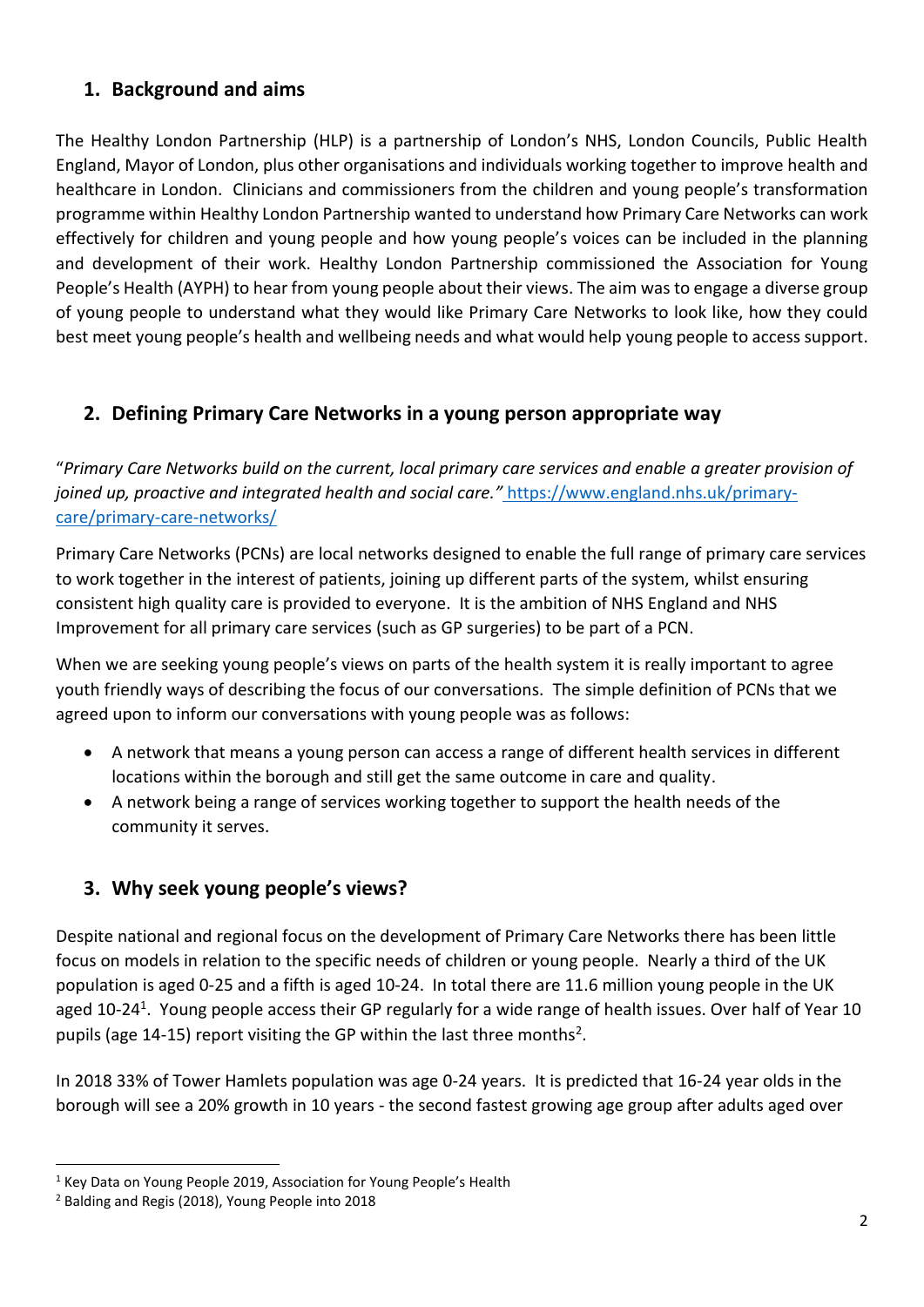65.<sup>3</sup> The number of households in the borough is projected to increase from 132,100 in 2018 to 160,000 in 2028. Households with multiple children and with only young people, for example flat shares, are projected to see the biggest increase.

Getting services right for young people is thus critically important. For this work we focused on young people aged over 10.

# **4. How we engaged with young people**

In order to improve young people's health outcomes, it is key that the way in which we deliver primary care fits their needs. We aimed to gather the views of a diverse group of young people to discuss:

- What would young people like Primary Care Networks to look like?
- How could Primary Care Networks best meet young people's health and wellbeing needs?
- What would help young people to access support from Primary Care Networks?

Given the importance of local need in how Primary Care Networks are designed and delivered we took a place-based approach to this piece of engagement work. AYPH worked in partnership with the Clinical Lead for Children and Young people from Tower Hamlets CCG, enabling us to ensure that the engagement would be embedded in the specific local context and relevant to local decision makers.

From our existing links with the borough we were aware of several young people's groups in Tower Hamlets and clear potential for engagement with three or four of them on the development of primary care services. When we commenced our work, we also identified pre-existing work undertaken in Tower Hamlets where young people had reflected on health and primary care. 4 We adapted our methodology to ensure that we were not duplicating but adding to the important work already undertaken.

# **5. Areas of particular interest to stakeholders**

It was important to agree a broad outline of the scope of the work we would undertake with young people. As well as agreeing the broad definition of Primary Care Networks described above, AYPH also worked with Healthy London Partnership, Tower Hamlets CCG and other local stakeholders to agree the scope for the engagement work and areas of interest to stakeholders. Whilst the engagement would allow all young people to focus on their particular concerns and interest, AYPH also agreed to include the stakeholderidentified issues in the sessions in order to build on existing work and uncover new insights.

Stakeholder areas of interest included:

- **Mental Health** including low mood and poor mental health before point of crisis
- **Asthma** Focusing specifically on asthma management with the hope of learning for management of other long-term health conditions

<sup>3</sup>**https://www.towerhamlets.gov.uk/Documents/Borough\_statistics/Population/Population\_Projections\_for\_Tower\_Hamlets .pdf**

<sup>4</sup> <https://www.healthwatchtowerhamlets.co.uk/our-work/documents/>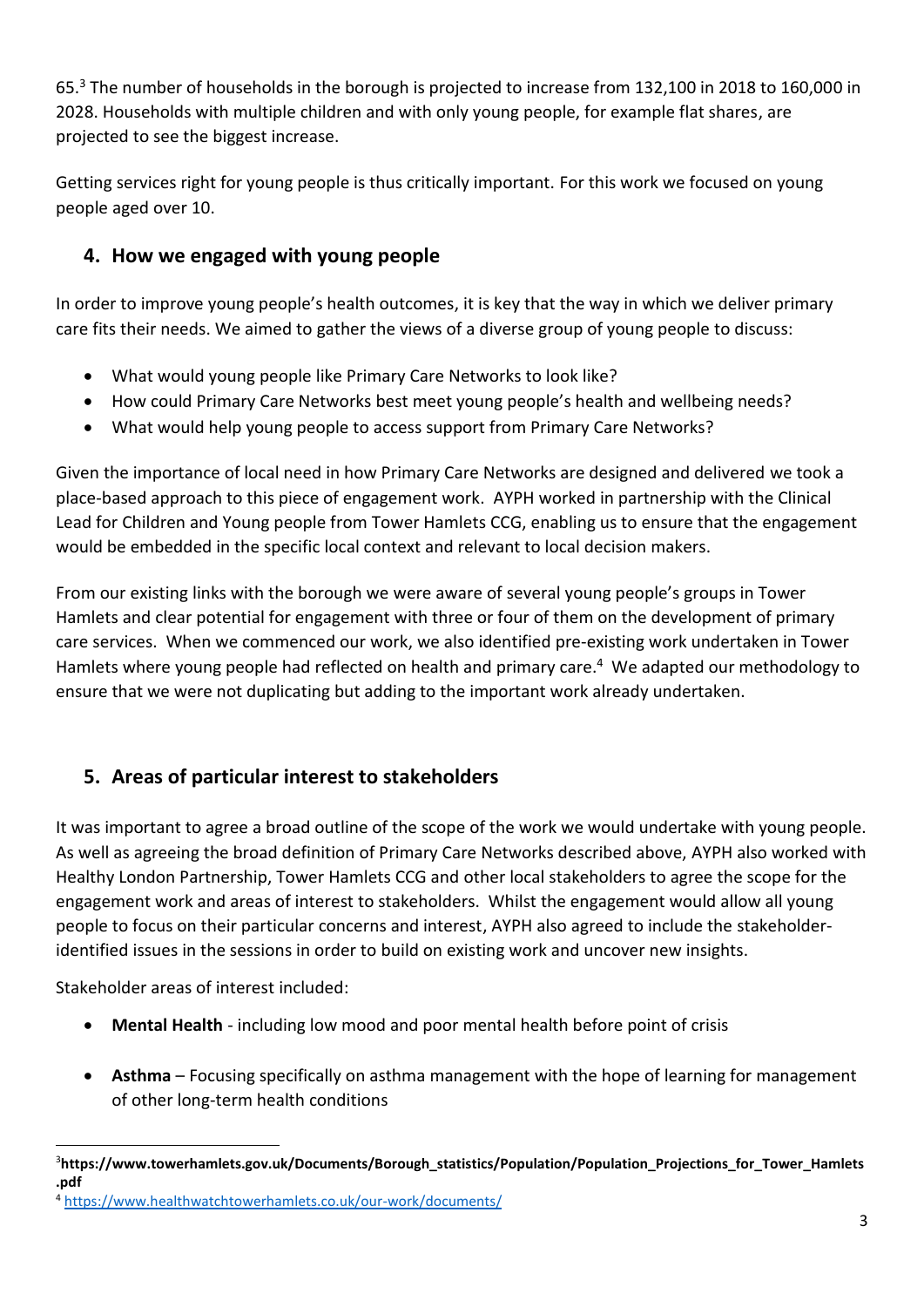- **Digital access to services** to include apps, online access to GPs and webchats
- **Information sharing across networks** What do young people understand about their rights, how would they like their personal information to be handled and when would they like consent and confidentiality to be explained to them?
- **The younger age range of young people** Where possible seek the opinions of younger people, in the age range 10–15 years.

AYPH created a plan for engagement sessions which included an exploration of these particular areas of interest via simple case studies. While stakeholders had clear areas of interest, it was also important to ensure that the young people had the support and freedom to voice their opinions, ideas and thoughts about all aspects of Primary Care Networks.

#### **6. Who we spoke to**

AYPH had an initial meeting with the CCG, Clinical Lead for Children & Young People and the Transformation Manager for Maternity, Children and Young People at Tower Hamlets CCG. We identified local partners within the borough to create a stakeholder group and potential groups of young people who could be involved in the participation work. Following this initial meeting we met with a broader range of stakeholders before the engagement work started and also after the engagement work had taken place. This included CCG engagement, clinical leads and Healthy London Partnership staff.

From our conversations with stakeholders in April 2019 we identified the groups of young people to approach to be part of this consultation. The aim was to build on previous engagement work undertaken in the borough – not to duplicate, and to engage as broad a range of young people as possible. Four youth groups in Tower Hamlets were able to take part in the participation work over the summer and autumn, before the end of the project, in November 2019. A fifth expressed an interest but was not able to get young people together within the timeframe of the work.

We ran engagement workshops with the following groups:

- **Step Forward, Step Out Group**, Bethnal Green Road. An LGBTQ+ group creating a friendly and safe space for LGBTQ young people to explore, learn, discuss and socialise.
- **Spotlight** Youth Centre in Langdon Park. A free creative youth service designed to inspire, shaped by young people, for young people. Open to all young people in the borough and beyond.
- **St Bartholomew's and the Royal London Hospital's Health Youth Forum** called the Youth Empowerment Squad (YES) at the Royal London Hospital. A forum made up of young people who have extensive experience and knowledge of the healthcare system.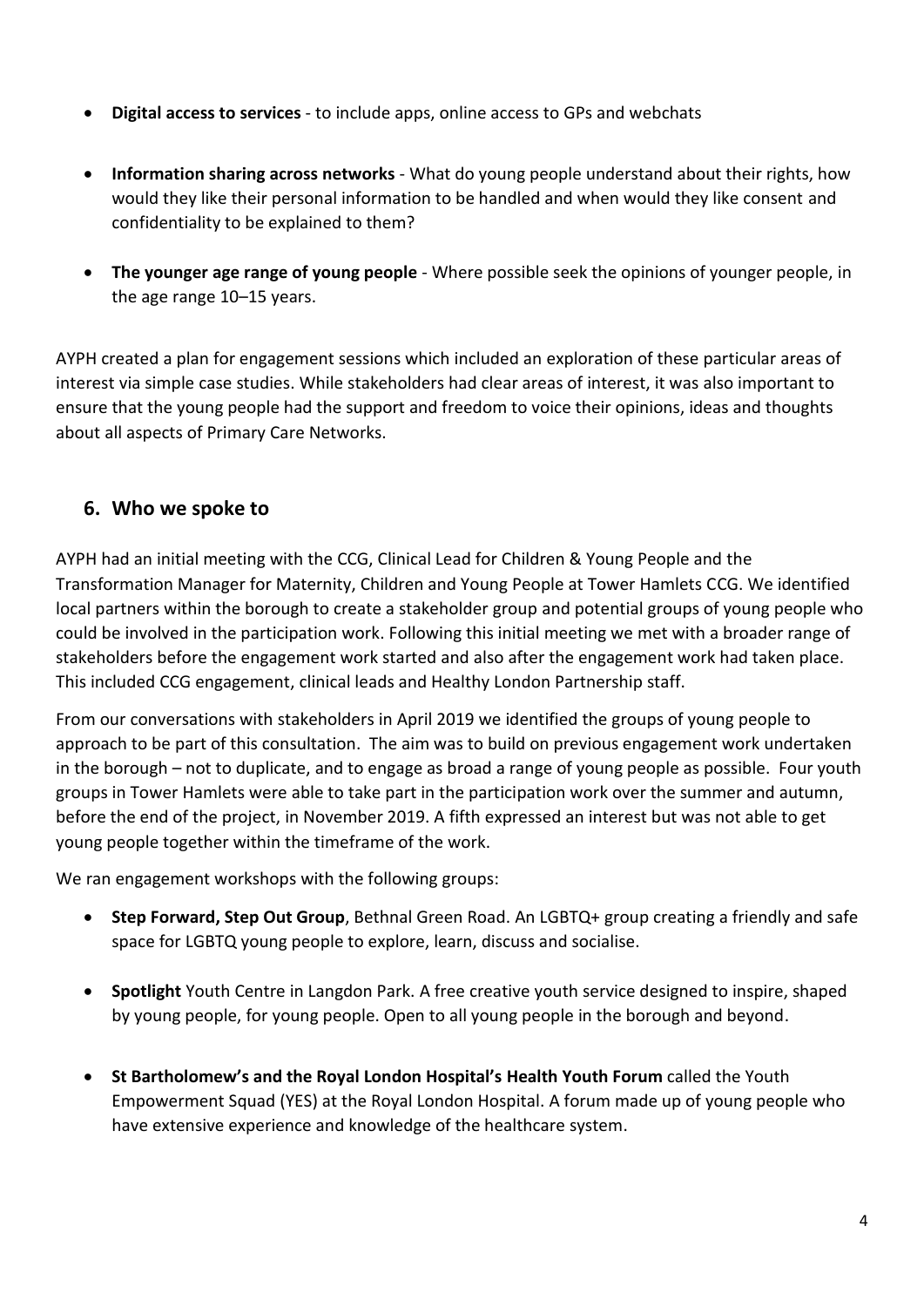• **Healthwatch Tower Hamlets,** Group of young people working to influence and improve NHS and social care services within the borough.

Once the results of the participation sessions with the first three groups were written up they were presented to the Healthwatch youth group at Mile End Hospital. This youth group had already done significant work in the borough, thinking about health and primary care. This final workshop was therefore designed in a different way. It focused on asking young people to reflect on the themes from the initial three sessions, identify any gaps informed by their previous work in the borough, and focus on how they would want the suggestions to be implemented.

In total 45 young people who were either from the borough or accessed healthcare within the borough were consulted. These young people were aged between 10 and 24 years old.

All young people involved in the project were contacted by a local youth organisation and were supported by youth workers from this local organisation. This model of engaging with young people ensures that young people are effectively supported throughout and can seek support after the session should they need to from a trusted worker.

The engagement took place within the context of the local organisations safeguarding policies with AYPH staff working within AYPH's safeguarding policy and procedures. At the start of each conversation with young people the participation worker informed young people that this was a confidential space and that no identifiable information would be taken away from the session. Young people were also informed that they were welcome to contact AYPH via their youth worker should they want to change anything they had said. Notes were taken from the session and the final report of the project was agreed with each youth organisation.

# **6 Delivering workshops**

The workshops designed by members of the AYPH participation team had to be delivered flexibly, as each youth group ran differently. One service was a drop in that lasted for a whole evening, one held more formal times and allocated us a specific slot on their agenda, while the other programmed a one-off, twohour workshop with their cohort of young people.

Central elements of the workshop were as follows:

- Clearly explaining what Primary Care Networks are,
- Setting out the project objectives,
- Creating a safe space where participants could listen to each other's ideas and develop their own opinions, as well as keeping the experience safe, informative and enjoyable.

Workshops started with fun ice breaker activities, as not all the young people knew each other, and it was the first time they had met the AYPH participation facilitator. These activities introduced the theme of health in a general sense.

Once the initial activities had finished, a set of ground rules were created by the group and confidentiality was explained to create a safe environment.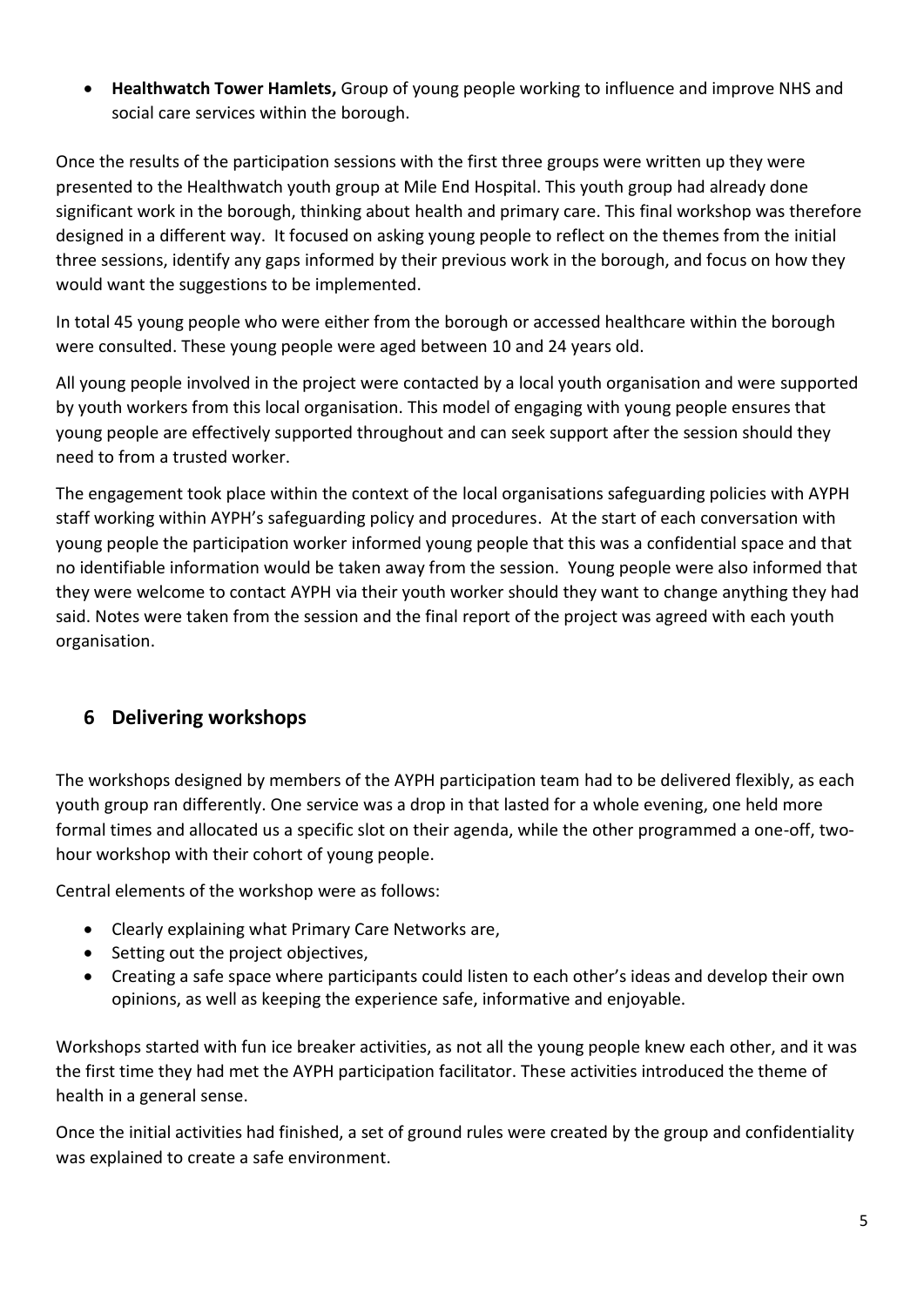The young people then came up with priorities that they felt were important. These covered a range of areas from confidentiality, communications and digital interaction, to outreach and engagement.

Once the priorities were created, the participants tested them against several health scenarios young people may find themselves in. The scenarios were designed to cover the areas of interest that had been agreed on at the stakeholder meeting.

The box below presents the priorities that the young people came up with and used in order to create the key findings and themes.

#### **Priorities for workshop discussion as determined by youth participants**

- **Peer support and youth work skills:** Additional support was needed to help manage the social impact of certain health conditions, particularly long-term conditions or conditions that can have stigma attached (such as sexual health or mental health)
- **Option to choose who they see:** knowing that they can choose the gender or ethnicity of the healthcare professional would make them feel more comfortable and engaged with their care
- **Primary Care Networks to be proactive:** Services to actively advertise and educate young people in places where young people are: schools; colleges; social or religious community groups
- **Support in communicating with family:** young people wanted primary care networks to help them explain their health needs with their family, particularly around mental health or sexual health.
- **Consent and confidentiality:** Services should not take for granted that young people understand what this means in the context of their health and in relation to information sharing
- **Young people should be kept informed about their treatment:** Young people valued being kept up to date with treatments, waiting lists and referrals
- **Choice:** Knowing what services are out there and what they do helps young people feel in control of their health
- **Access:** young people felt that they should be able to access services around their schedules, some of which could be very busy. This included drop-in clinics or peer support groups
- **Online and app-based support:** Accessing support, information and practical guidance online and through technology was useful for young people to feel empowered, less alone and able to seek health support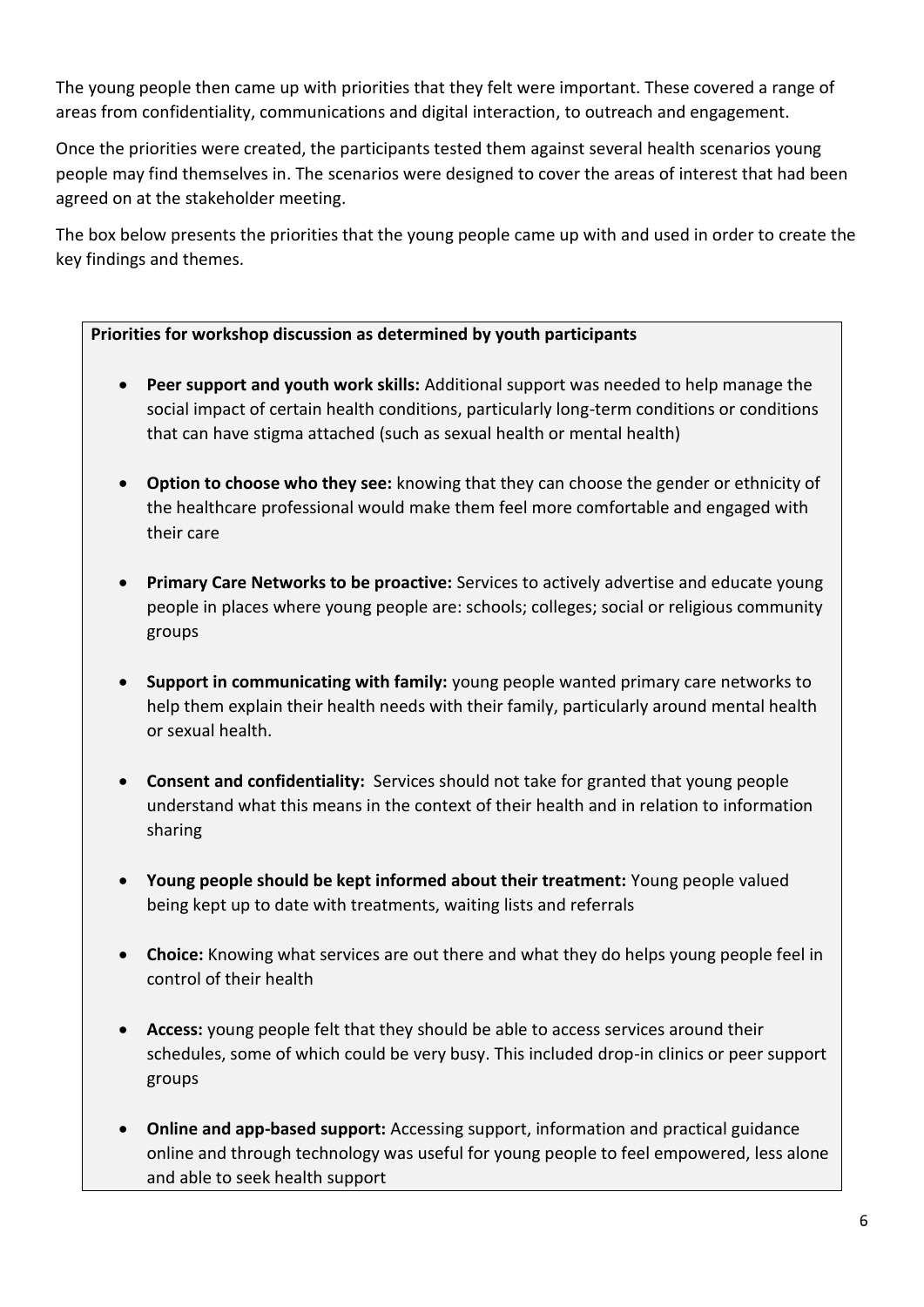• **Professionals understanding young people:** Healthcare staff should believe young people, respect their opinions and work to understand their point of view.

# **7 Key findings & themes**

We have set out below the feedback from young people grouped into five themes where Primary Care Networks could take action to improve their offer to this age group:

• **Primary Care Networks need to take proactive steps to ensure young people understand what services are available and are made to feel welcome**

Young people told us that they want to understand what different services primary care could provide. This could potentially be particularly empowering when managing a long-term health condition. However, opportunities for engagement are often missed. Many young people had stories about not knowing where to go when they were presented with a particular health concern. As one commented,

*"I had no idea I could go to my GP when I was struggling with my mental health"*

They also had stories about health services visiting their school, college or university with information about different services (most commonly sexual health services) and finding this really useful:

*"My college asked the local sexual health service to come in to talk about sex education. My friend and I got to take away flyers with information about sex and local services and no one made a big deal of it."*

Black and minority ethic young people and LGBTQ+ young people told us that they did not automatically feel welcome or understood in healthcare services. They reported that doctors did not necessarily understand LGBTQ+ young people's particular needs or the importance of different religious cultures and primary care services did not always look welcoming to young people from these backgrounds. Many of the young people we spoke to had stories of GPs being insensitive to a young person's identity and this having a negative impact on their health condition:

*"I went to the doctor's for one thing, but all they wanted to talk about was that I was Trans… that literally had nothing to do with why I was there"*

"As a Muslim I really wanted to see a female doctor, but I didn't know I could ask for one, so I saw a *male doctor and just lied about why I was there".*

The younger groups of young people we spoke to  $(10 - 13$  year olds) were very keen on healthcare professionals doing outreach work to educate and discuss different health issues.

• **Primary Care Networks could encourage peer to peer support for young people** 

Young people told us healthcare professionals were good at helping them with diagnoses and access to prescriptions. However, they felt that these may not be the best people to help them manage their condition in day to day life. All the different groups of young people we spoke to felt that meeting other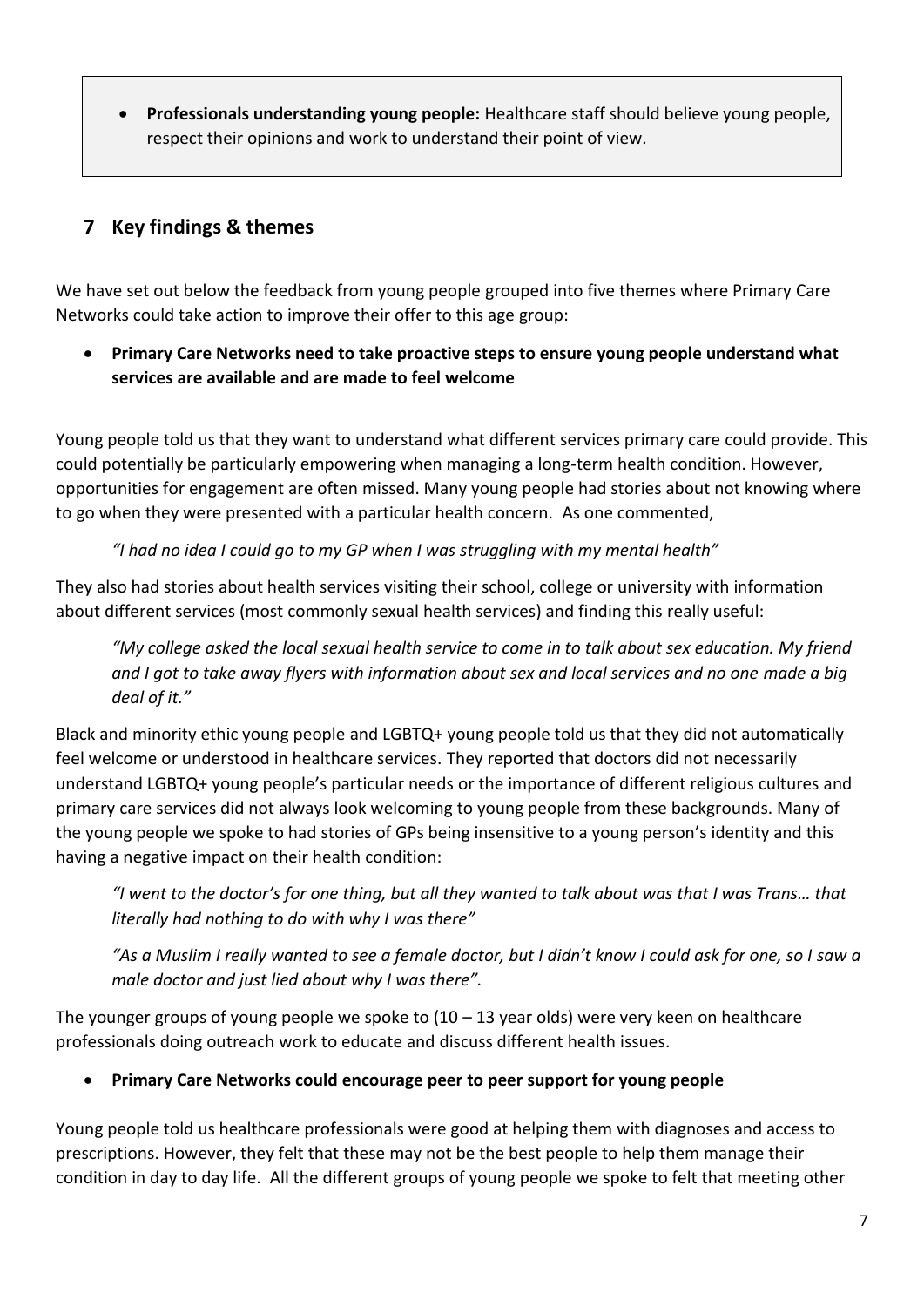young people with similar conditions, or from similar backgrounds could help them manage their condition and feel less stigmatised and isolated. This was particularly mentioned by young people who were managing long term conditions, such as asthma or any condition that required adherence to medication or regular clinic appointments. Encouraging and supporting peer to peer networks requires certain frameworks and ongoing monitoring and management, but is a potentially valuable way to broaden the offer to this age group.

#### • **Primary Care Networks could support improved intergenerational communication and understanding**

Young people from minority backgrounds saw a distinction between westernised concepts of mental health that they had grown up with and identified with, and their families' concept of mental health. This difference means they find it difficult to explain issues with mental health,

*"It can be hard to explain anxiety to a parent who only speaks Bengali, even with an interpreter, they may not have the appropriate language to explain that".* 

Similarly, young LGBTQ+ people felt that their lifestyles, sexual identity or gender were not relatable to older generations, therefore mental and physical health issues that can arise might not be understood properly.

Young people told us that this generational difference existed within their families and communities but also within the health services they accessed. This included interpreters who may not have the vocabulary to effectively explain certain health issues. Primary Care Networks could take more positive steps to help to break down these barriers.

• **Primary Care Networks should be using technology to communicate with young people and share health information, however in some instances young people prefer to remain anonymous**

Being able to ask questions of healthcare professionals anonymously and via apps or online was highly valued by young people. Young people acknowledged that there were times they would want an app, like NHSGo, to have their medical records and other times where they would prefer to remain anonymous.

The young people we spoke to wanted Primary Care Networks to communicate and keep them up to date via app and online technology,

#### *"If they could send me a text letting me know where I was on a waiting list that would be very reassuring"*

Young people also felt that different technology platforms would be a good way to seek peer support. This might include creating ways of talking to other young people and finding psychosocial support from those their age, linking to the point about peer to peer support above.

#### • **Primary Care Networks have the potential to support young people to get involved in health by supporting volunteer positions etc.**

Young people told us that they would value ways of being involved with Primary Care Networks beyond seeking consultations with professionals about their own health. It was felt that having volunteering schemes or placements in primary care would help them understand services as well as benefit young people's long-term management of health, their health outcomes and careers.